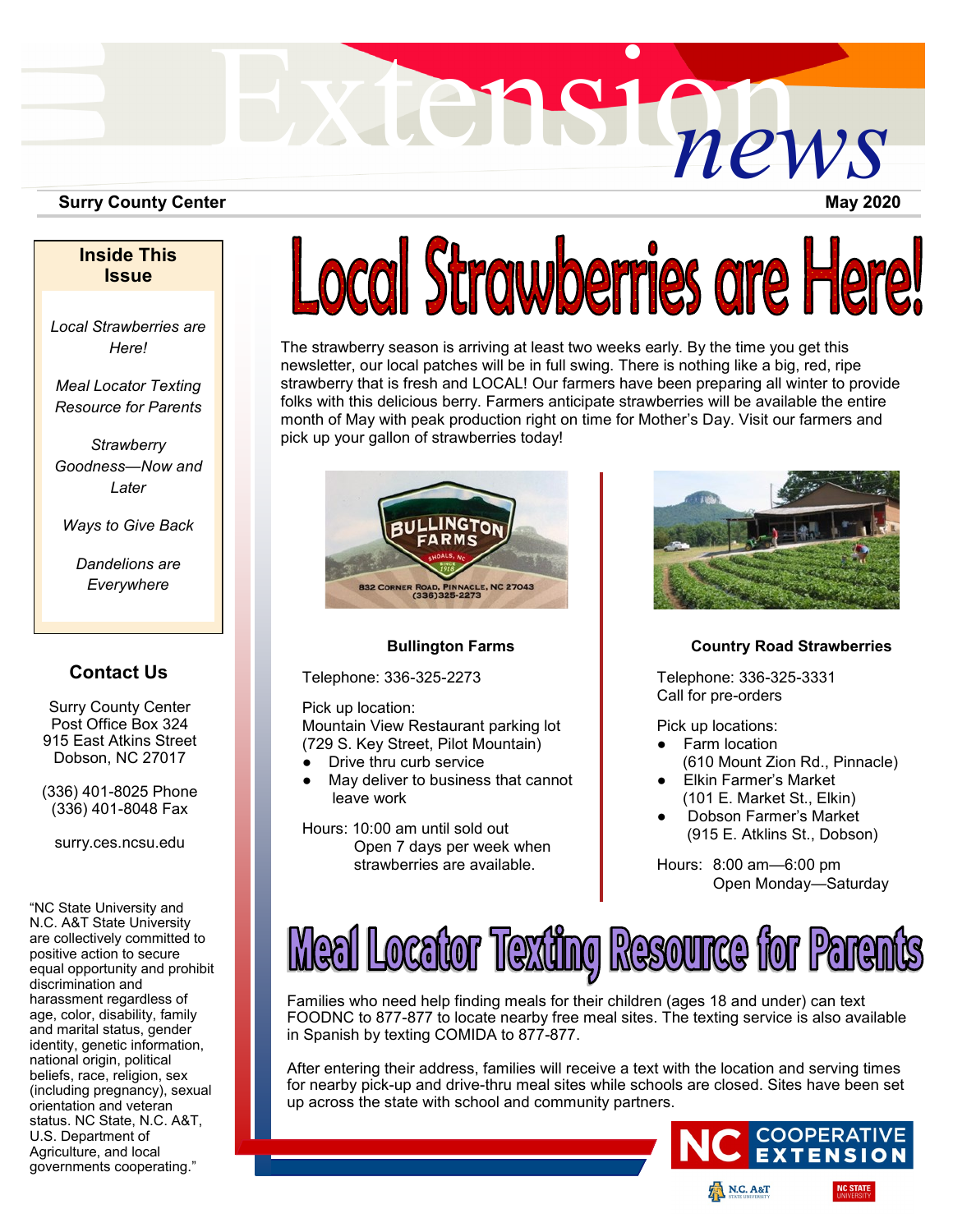

May brings Mother's Day, Memorial Day, spring flowers and the start to our garden produce. One of my favorite things about May is strawberry season. There is nothing better than fresh strawberries—eaten just by themselves straight from the patch or used in some of our favorite recipes.

**Strawberries** not only taste good but they are also good for us. One half cup of strawberries



provides 80 percent of the recommended daily allowance of vitamin C and 2 grams of dietary fiber. That is as much fiber as a slice of whole wheat bread. All of this for only 27 calories and 6 grams of total carbohydrates for 1/2 cup. (Source: USDA SNAP-Ed Harvest of the Month)

If you have access to more berries than what you and your family can eat at one time or while they are in season, why not freeze some for later use. Freezing is a quick and easy method of food preservation. Frozen berries are especially delicious in baked goods, smoothies, yogurt parfaits and fruit salsa.

**Preparation—**Select fully ripe, firm berries with a deep color. Discard immature and defective fruit. Wash and remove caps if necessary and pat dry.

**Freezing—**A dry pack is good for small whole fruits such as berries, that give a good quality product without sugar.

A tray pack makes the fruit easier to remove from the container.

Simply spread a single layer of prepared fruit on shallow trays and

freeze. When frozen, promptly package in freezer bags or containers and return to the freezer. The fruit pieces remain loose and can be poured from the container and the package re-closed and frozen. Be sure to package the fruit as soon as it is frozen to prevent freezer burn.

For more information on Home Food Preservation, contact our office at 336- 401-8025. You can also visit the University of Georgia Cooperative Extension's National Center for Home Food Preservation at [https://](https://nchfp.uga.edu) [nchfp.uga.edu](https://nchfp.uga.edu) for a wealth of online resources.

> **Fruit Salsa** Makes 8 servings

## **Ingredients**

- 1 cup chopped fresh strawberries or 1 (10 oz.) package frozen strawberries
- 1 apple, cored and chopped
- 2 kiwis, peeled and chopped
- 1/2 cup crushed pineapple, drained
- 2 TBSP pineapple juice

# **Directions**

Chop strawberries, apple and kiwi. Add drained crushed pineapple and 2 TBSP pineapple juice to chopped fruit. Chill. Serve with cinnamon graham crackers, hone grahams, or make homemade cinnamon sugar tortilla chips.

# **Cinnamon Sugar Tortilla Chips**

- 4 (8 in.) whole wheat tortillas
- 1 1/2 tsp cinnamon
- 2 TBSP sugar
- Cooking spray

Preheat oven to 350 degrees. Lay tortillas on a baking sheet. Cut each tortilla into 8 pieces, but leave pieces together in a circle (a pizza cuter works great). Lightly spray each tortilla with cooking spray. Mix cinnamon and sugar together and sprinkle over each tortilla. Bake for 6-8 minutes or until lightly brown. Remove from oven to cool. Serve with fruit salsa.



Looking for ways to give back while you may be at home and have a little more time?

- 1. **Donate to Nonprofits**
- 2. **Donate or Volunteer with Food Banks and Pantries—**to help them stock up or volunteer at a food bank that needs help packing and sorting food using safe practices.
- 3. **Deliver Meals and Groceries to Seniors in need**—help out someone you know or contact Meals on Wheels.
- 4. **Help a School—**check with area schools to see if they need volunteers to distribute food (or other items) to children and families in need.
- 5. **Give blood.**
- 6. **Stay in Touch—**check on your neighbors, friends, and family especially those who are older or may be alone. A phone call, text, or a conversation through the door could brighten their day.
- 7. **Serve in Your Community—**NC ECA has a face covering project. For directions go to: https:// www.cdc.gov/corornavirus/2019 ncov/prevent-getting-sick/diy-cloth -face-coverings.html. Make some for you, your family and others in the community.

Sometimes I hear, "the little bit I could do wouldn't make a difference" or "there is so much that needs to be done, I don't know where to begin". Find an area where you can contribute—even if it is just a small amount. Everyone doing a little can equal a lot. You will make a difference not just in someone else's life, but in yours too. For more information about volunteer opportunities associated with Extension, contact our office at 336-401-8025.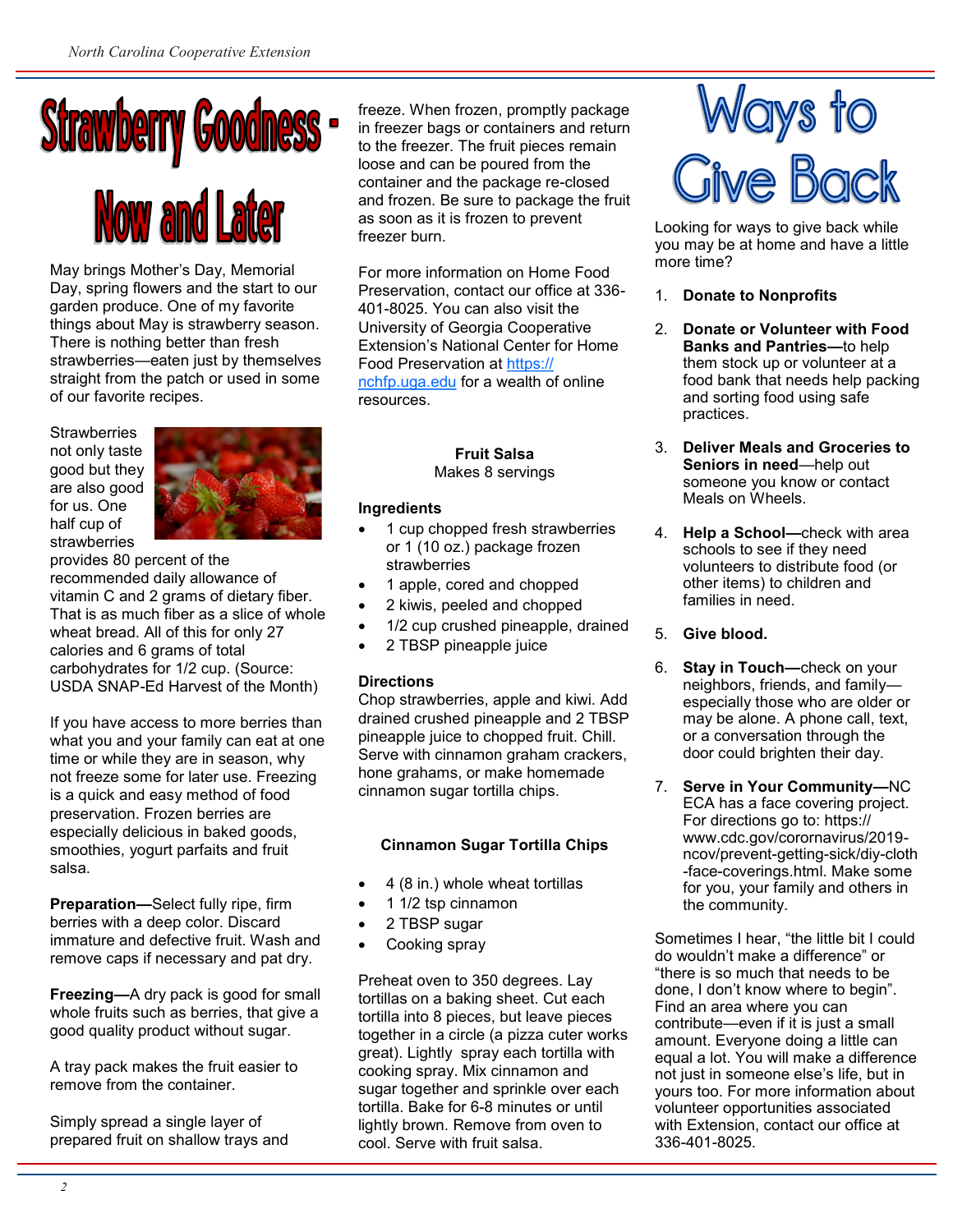Dandelions<br>Are Everywhe

As more people have been staying home, lawns may be getting more attention now than ever before. The local garden centers have been busy stocking and selling beautiful plants, mulch, fertilizer, herbicides and all the other items that help make lawns the envy of the neighborhood. One of the biggest challenges for homeowners is weed control. Good weed control in the spring helps set the tone for the entire summer. Hopefully, applications of preemergence herbicides were applied earlier to kill weed seeds as they begin to germinate. This has not been a normal season with such a warm winter. Compared to most year's, we are about three weeks ahead of schedule. This means that our best management practices for our lawns should be completed earlier than usual and homeowners may need to plan on a second preemergence application in early June.

One perennial weed is showing its bright yellow flower now. You guessed it, the dandelion. If not controlled, each plant's crown and root system will remain alive after the leaves have died in the fall. The plants overwinter and begin growing again in early spring. Dandelions blooming now are a result from last year's overwintered plants. Their seeds can be killed with the same preemergence herbicide applied for crabgrass control.

The ideal time to control dandelions (and other perennial weeds) is fall.



But bloom time in spring is the secondbest time of year for control. Spring herbicide applications result in a slightly lower rate of kill but is still worthwhile.

Spot treatment of the dandelions is the best method of control if there are only a few of them present. It saves you money due to the reduced amount of herbicide applied. It also reduces chemical presence in your landscape. What is spot treatment? Spot treatment involves spraying each individual weed using an herbicide. In the case of dandelions, a broadleaf herbicide such as 2,4-D, dicamba or MCPP, can be used turf areas. Newer products that also provide good control include carfentrazone, sulfentrazone, triclopyr, and quinclorac. Look for these chemical names as part of the active ingredient statement on the front of the bottle. These herbicides are selective which means they will only kill certain types of plants while leaving other plants unaffected. When applied to the lawn, they will kill broadleaf weeds but will not damage the underlying grass.

When planning to apply an herbicide, do not mow the lawn 2-3 days before treatment and 2-3 days after treatment. This helps to ensure adequate leaf surface and herbicide absorption. It also allows enough time for the herbicide to be translocated to the plant's roots. Look at the weather forecast before applying. You do not want the herbicide application to get rained on for 24 hours. This means no irrigating the lawn for 24 hours as well. Herbicides can be used in landscaping beds but must be applied very carefully. They can damage surrounding trees, shrubs, perennials and annuals if plants are accidentally sprayed or receive spray drift. So, use herbicides cautiously!

When weed numbers are high, post emergent herbicides can be broadcast over the entire yard. Usually these herbicides are formulated in combination with fertilizer, and often are found in the "second step" in many turf product lines. While it is not ideal to apply these "weed and feed" products, it is often easier for homeowners to make this once over method. If you only have time for this application, make it after irrigation, or a rain event, or early in the morning when the grass is still damp so that the herbicide will stick on

the dandelions leaves and have a chance to become absorbed.

As with all pesticide applications, read and follow all label directions, and use all necessary personal protective gear recommended. When making liquid herbicide applications, keep children and pets off the lawn until the product has dried or as specified by the label.

Keep in mind that dandelions can be controlled by hand pulling or digging when small numbers are present. Hand -pull small plants when the soil is moist enough to allow removal of several inches of root. Or use a dandelion digger to cut the taproot off 4-5 inches below the crown of the plant to prevent regrowth.

If chemical control Is not for you, know that these bright and cheerful dandelions are edible and can be added to one's diet. Just like other dark leafy greens, dandelions are rich in riboflavin (vitamin B2) and vitamin A. One cup of dandelion greens contains almost twice as much iron as spinach, and over 500 percent of your daily intake of vitamin K. The flowers and roots are also edible. For ways to consume dandelions, visit Michigan State University Extension at [https://](https://www.canr.msu.edu/news/five_ways_to_eat_dandilions) [www.canr.msu.edu/news/](https://www.canr.msu.edu/news/five_ways_to_eat_dandilions) [five\\_ways\\_to\\_eat\\_dandilions.](https://www.canr.msu.edu/news/five_ways_to_eat_dandilions)

### *Disclaimer*

 *Recommendations for the use of agricultural chemicals are included in this publication as a convenience to the reader. The use of brand names and any mention or listing of commercial products or services in this publication does not imply endorsement by North Carolina Cooperative Extension nor discrimination against similar products or services not mentioned. Individuals who use agricultural chemicals are responsible for ensuring that the intended use complies with current regulations and conforms to the product label. Be sure to obtain current information about usage regulations and examine a current product label before applying any chemical. For assistance, contact your county Cooperative Extension agent.*